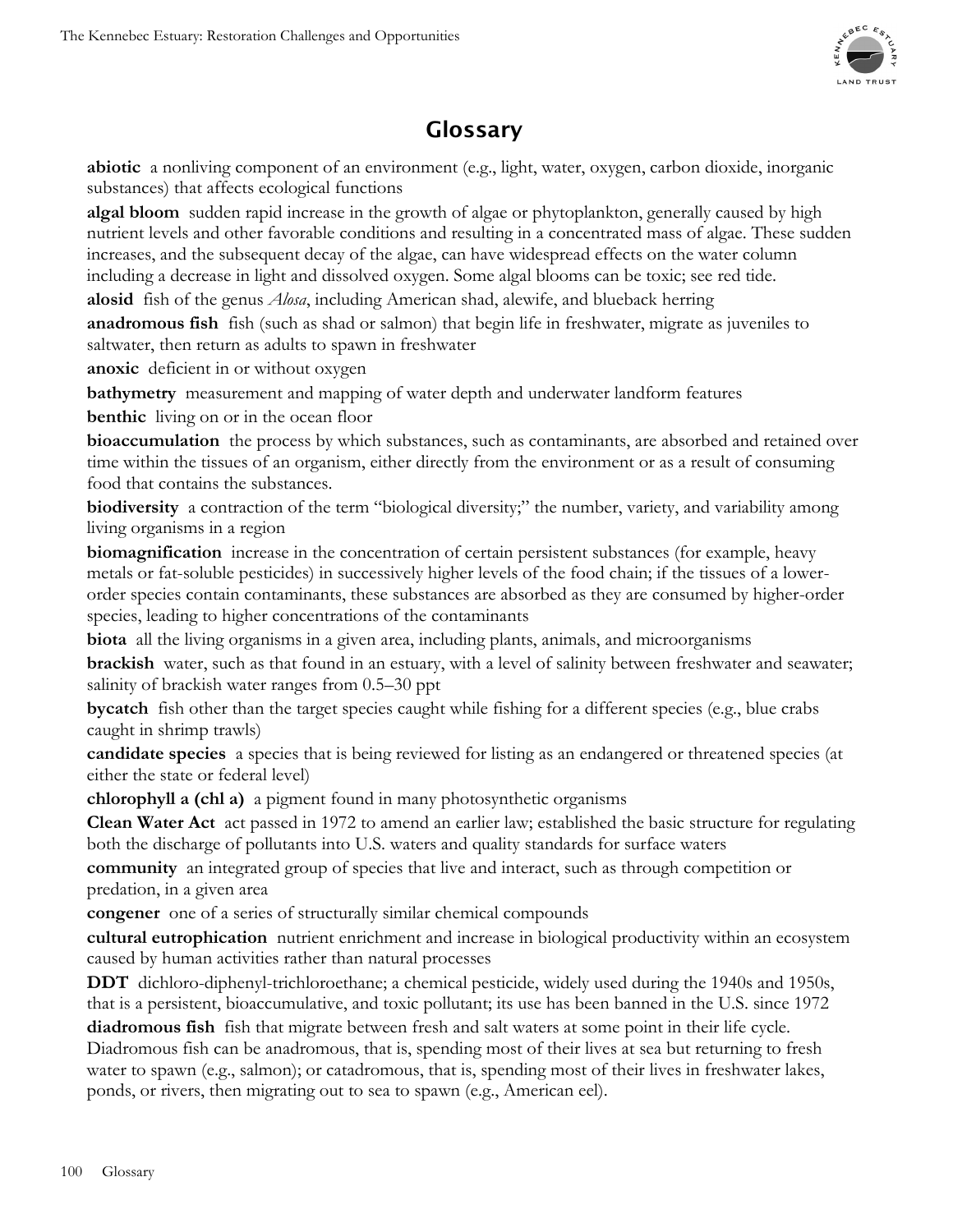**dioxins** family of compounds, some of which are highly toxic; produced as byproducts of combustion and industrial processes such as chlorine bleaching of paper; dioxins are stable, persistent compounds that include seven 2,3,7,8-substituted polychlorinated dibenzo[p]dioxin (PCDD) congeners and ten 2,3,7,8 substituted polychlorinated dibenzofuran (PCDF) congeners. One of the most toxic is known as TCDD (tetrachlorodibenzo-p-dioxin). Some polychlorinated biphenyls (PCBs) that have similar properties are referred to as "dioxin-like."

**dissolved oxygen (DO)** the amount of oxygen dissolved in water, usually expressed in parts per million (ppm)

**ecosystem function** part of the set of conditions and processes by which an ecosystem remains selfsupporting; ecosystem functions include such processes as primary productivity, decomposition, and nutrient cycling

**ecosystem** a distinct ecological unit composed of the physical environment in a specific geographic area, the processes that control its dynamics, and the organisms that live and interact within that environment **ecosystem goods and services** the benefits people obtain from ecosystems; among others, these include

food and water; flood and disease control; economic resources; and recreational opportunities **elver** a stage in the development of eels

**emergent vegetation** benthic plants that are rooted underwater but grow above (emerge from) the surface of the water; they include such plants as cattails and pond lilies

**estuary** a semi-enclosed region where a river meets the sea and freshwater mixes with saltwater **eutrophic** very rich in organisms and organic material

**eutrophication** nutrient enrichment in a body of water, either from natural processes or as a result of human activities; this enrichment stimulates the growth of aquatic plants and enhances biological productivity, leading to reduced levels of dissolved oxygen

fish barrier an artificial obstacle in a river, such as a dam or weir, that impedes or prevents fish movement either upstream or downstream

**fish passage** a structure or other means that allows fish to pass a dam or other barrier in a river **fixed solids** the mineral fraction (such as sand or gravel) of total suspended solids

**head of tide** the uppermost point at which a river is affected by tidal fluctuations; often considered the upper boundary of an estuary

**head pond** a pond or reservoir created by a dam or weir on a river

**hypoxic** deficient in oxygen; with a dissolved oxygen (DO) content of 2 mg/L or less

**intertidal zone** the area between the highest and lowest tide levels, which is alternately covered by water and exposed to the air twice a day by the tidal cycle

**light penetration** the depth to which light can reach in the water column; the concentration of suspended solids in the water column affects light penetration because these solids absorb and reflect light

**limiting factor** a parameter, such as light, temperature, availability of nutrients, or abundance of predators, that restricts the growth or abundance of a species

**mesohaline** moderately brackish water with salinities ranging from 5–18 ppt

**mesotrophic** with moderate levels of nutrient enrichment and productivity

**non-point source pollution** pollutants whose source cannot be attributed to a single, identifiable location; these pollutants may come from a wide area (such as runoff from land) or from a number of sources, not from one specific location.

**oligohaline** with salinities of 0.5–-5.0 ppt

**oligotrophic** relatively low in nutrients, with little biological productivity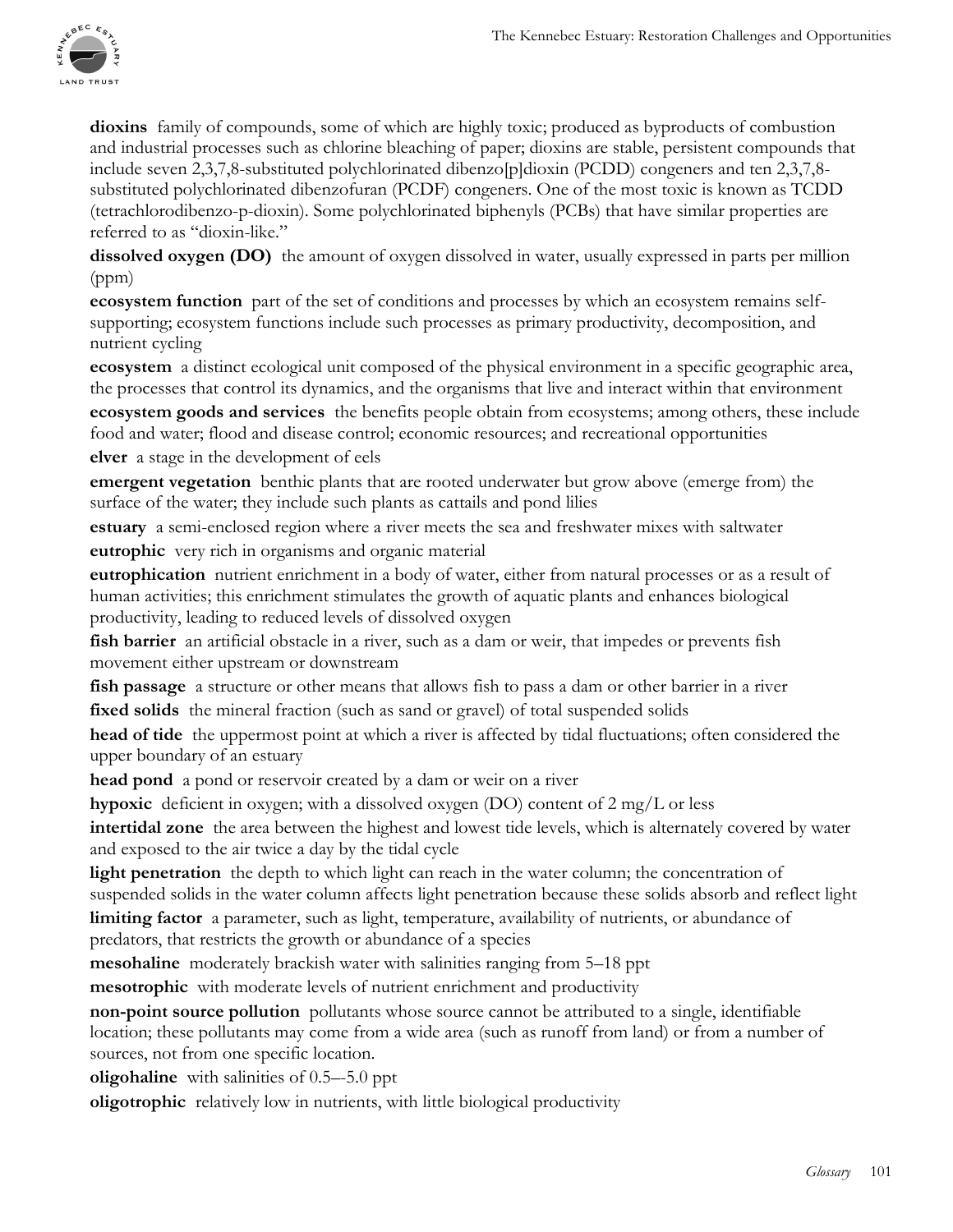

**parts per billion (ppb; ng/g)** number of parts of a chemical found in 1 billion parts of a particular gas, liquid, or solid mixture

**parts per million (ppm; μg/g)** number of parts of a chemical found in 1 million parts of a particular gas, liquid, or solid mixture.

**parts per thousand (ppt)** number of parts of a chemical found in 1 thousand parts of a particular gas, liquid, or solid mixture.

**parts per trillion (pptr; pg/g)** number of parts of a chemical found in 1 trillion (10<sup>12</sup>) parts of a particular gas, liquid, or solid mixture.

**PCBs** *see* **polychlorinated biphenyls**

## **PCDD** *see* **dioxins**

## **PCDF** *see* **dioxins**

**pelagic** living in open water

**point source pollution** pollution that can be attributed to a specific, identifiable location; sources often include industrial plants

**polychlorinated biphenyls (PCBs)** a group of chemicals that includes 209 individual compounds (congeners). Some PCBs with properties similar to those of dioxins (coplanar PCBs) are referred to as "dioxin-like."

### **polychlorinated dibenzofurans (furans)** *see* **dioxins**

### **polychlorinated dibenzo-para-dioxin** *see* **dioxins**

**primary productivity** the rate at which new plant biomass is formed by photosynthesis

**red tide** term sometimes used for harmful algal blooms that may appear to stain the water red or brown. These algal blooms, which often occur in protected bays, can release toxins that harm other marine life and potentially pose a risk to humans.

**resilience** the ability of a community or ecosystem to recover from a disturbance or other challenge **salinity** a measure of the salt concentration in water; usually given in parts per thousand (ppt); higher salinity means more dissolved salts

**salt marsh** a coastal habitat consisting of salt-resistant plants that are rooted in a soft sedimentary substrate and are tolerant of periods of partial submersion

**salt wedge** a layer of higher-salinity water that intrudes into the mouth and lower course of a river; the denser salt water moves along the bottom of the estuary in the form of a wedge, underlying fresher water from the river

**smolt** a young salmon that has undergone the morphological and physiological changes necessary to make the transition from living in freshwater to living in saltwater and has begun seaward migration

**species of concern** species that have become vulnerable to extinction and might need conservation actions to secure their long-term viability

**stability** an ecosystem's ability to continue to function when stressed by disturbance and its ability to return to its original state following a disturbance (resilience)

**submerged aquatic vegetation (SAV)** plants that grow beneath the water's surface

**subtidal** shallow water zone that is permanently under water and is never exposed, even at low tide **threatened species** a species that has declined significantly in total numbers and is likely to become endangered in the near future

**tidal marsh** coastal wetland area that is alternately covered and exposed by the rise and fall of the tide; usually treeless, but rich in submerged and emergent vegetation